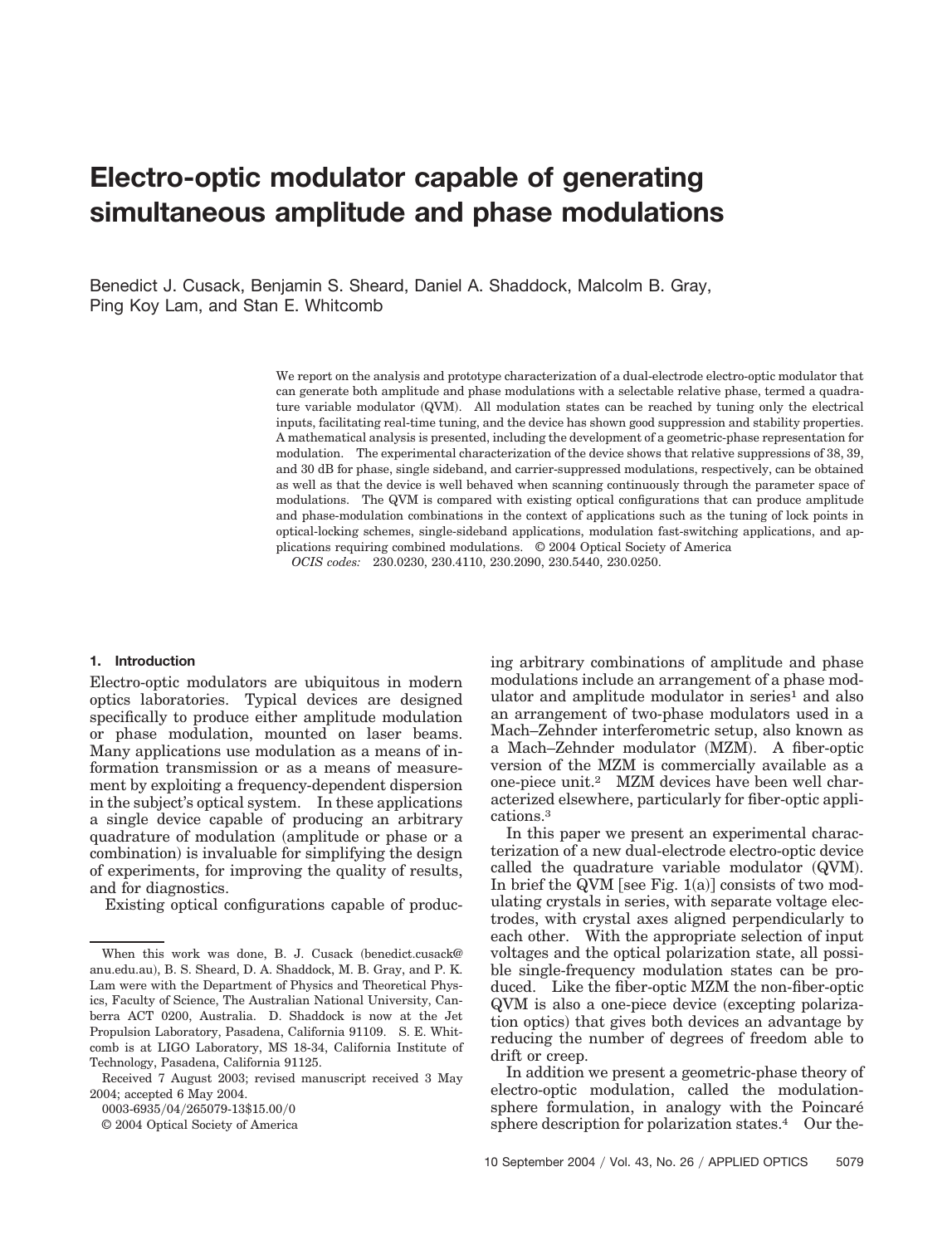

Fig. 1. (a) Schematic of the QVM. Two modulating crystals are positioned in series with the modulating axes at 90°. A laser beam of elliptical polarization passes through each crystal and then through a vertically polarizing element. (b) The subset of input beam polarization states considered here is all states where there is an equal optical-field amplitude in both the left- and the right-diagonal components. The  $\sigma$  term equals the phase between these components:  $\sigma = 0$  (vertical),  $\pi/4$ ,  $\pi/2$  (circular),  $3\pi/4$ , and  $\pi$  (horizontal). (c) Phasor diagram representing the transfer function given by Eq.  $(3)$ . If the input electrical signals are represented as rotating phasors  $(\tilde{\delta}_1 \text{ and } \tilde{\delta}_2)$ , the corresponding phasors that represent the output phase and amplitude modulations  $(\tilde{P}$  and  $\tilde{A}$  are proportional to  $(\tilde{\delta}_1 + \tilde{\delta}_2)$  and  $(\tilde{\delta}_1 - \tilde{\delta}_2)$ , respectively.

ory provides a complete, thorough, and lucid description of modulation and of the transfer properties of devices such as the QVM. We demonstrate use of the theory by calculating the transfer function (electrical to optical) of the QVM device, both by using optical-field phasors and by using modulation-sphere parameters, and discuss the pros and cons of the two mathematical descriptions. We found that the modulation-sphere representation is particularly useful for gaining visual insight into the dynamics of the QVM.

Choosing a figure of merit with which to assess the device is difficult in general and depends on the modulation requirements of the application in question. We address this issue here by identifying two characteristics that might be expected of the modulations states produced by the device: variability and purity. The variable nature of the device is brought out by experiments that require real-time tuning of the modulator across its parameter space. Other experiments rely on precise selection of a small number of operating points where the purity of the modulations produced directly influences the success of the experiment.

One anticipated use for the QVM device is in optical-feedback control of the resonance condition of a Fabry–Perot cavity or the fringe condition of a Michelson interferometer. The rf modulation techniques used to lock these devices are Pound–Drever– Hall locking5 and Schnupp modulation locking6 and are both based on the properties of the devices that convert (injected) phase modulation (PM) to ampli-

tude modulation (AM), which is then demodulated to give an error-signal readout. In both cases the default locking point is at a turning point in the transmitted (or reflected) optical-field intensity; injection into the device of additional AM (along with the default PM) causes the device to lock with an offset relative to the turning point. Moreover the quadrature of AM required for Pound–Drever–Hall locking is orthogonal to that required for Schnupp modulation locking, introducing the possibility of independently tuning two lock points at once in a coupled system. This rf offset-locking application is our case study example to demonstrate the variability property of a prototype QVM; the technique may be useful for future configurations of large-scale gravitational wave detector<sup>7</sup> with the feature of facilitating realtime tuning of detector frequency responses.<sup>8–10</sup>

The QVM device is capable of generating several pure states that have various applications as well as providing a natural way to test the purity property of the prototype. Single-sideband modulation, for example, requires an equal combination of AM and PM in quadrature. The subject has arisen a number of times in optical-fiber technology, where, for example, a signal that is single sideband modulated is immune to fiber dispersion penalties,<sup>2</sup> and the technique has also been suggested for subcarrier-multiplexing systems.11 Single-sideband modulation has been achieved by other means: optically filtering out one sideband,<sup>12</sup> cascaded amplitude and phase modulators,1 Mach–Zehnder modulators,3 and more complex arrangements.13,14 Here we demonstrate that the QVM is at least comparable regarding suppression capabilities, achieving a sideband suppression of 39 dB.

The QVM can produce PM or AM states with purity limited by the accuracy of polarization optics (including the birefringent effects of the device itself). Although these states are obtainable with off-the-shelf amplitude or phase modulators, applications in coherent-state quantum cryptography require fast switching between AM and PM for which the QVM is ideal.15 Other applications, including some quantum communication protocols,16,17 also benefit from easy access to a tuned, stationary combination of AM and PM. In both cases it is essential that the modulation device maintain a high level of accuracy in maintaining a selected modulation state. For a concrete example the QVM was able to produce a pure PM state with the residual AM beat suppressed by 38 dB compared with a similar-input-electrical-power pure AM state.

Additionally we show that the QVM (or indeed any two-crystal amplitude modulator) can produce a carrier-suppression state, where the output consists of only two modulation sidebands. The QVM was used to generate 30 dB of carrier suppression as measured by a heterodyne beat signal.

In Section 2 we give a mathematical description of the QVM in terms of optical-field phasors (Subsection 2.B) and the modulation sphere formulation (Subsection 2.C). The transfer functions from these two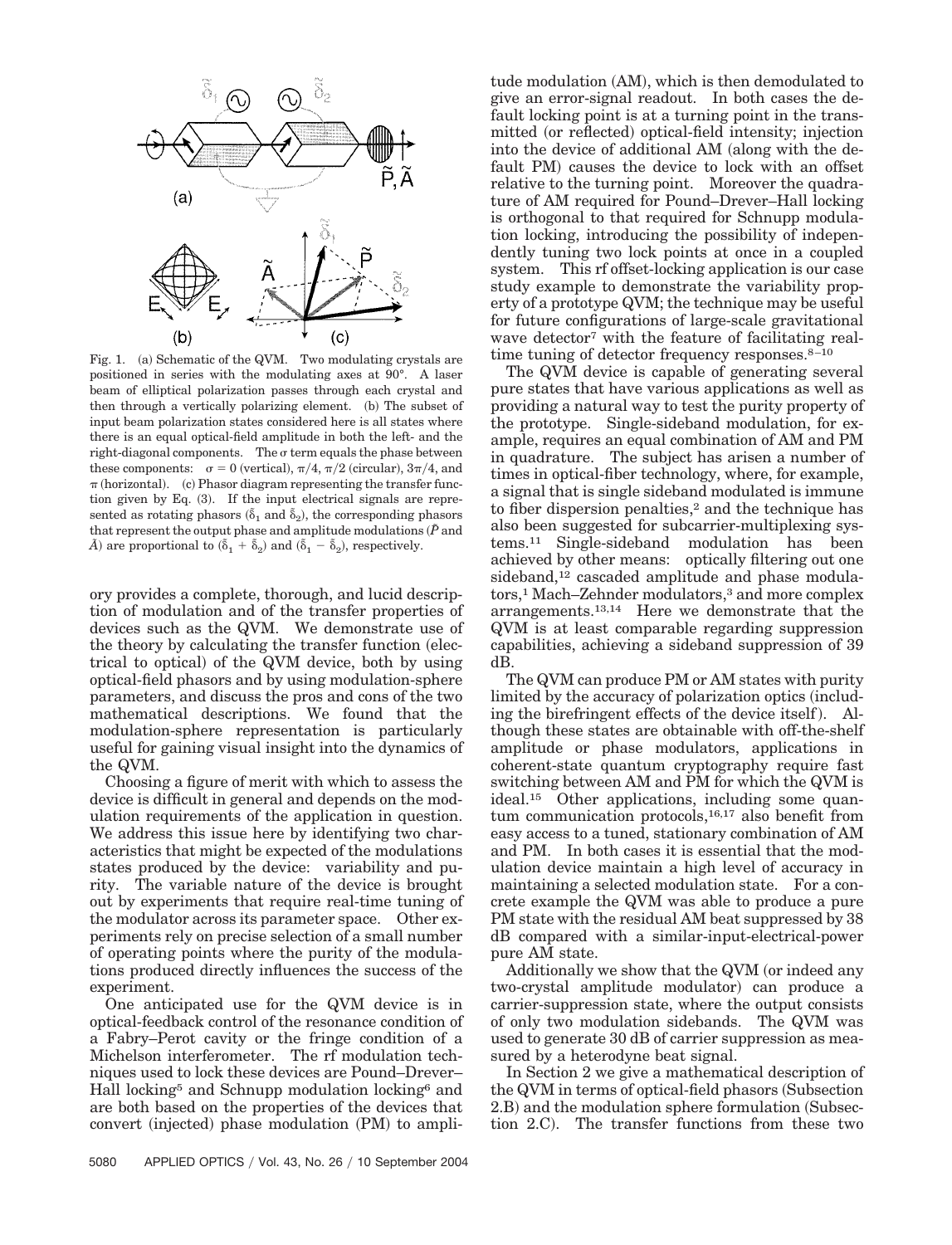subsections are derived in Appendixes A and B, respectively. In Section 3 we describe a characterization experiment conducted on a prototype QVM with the experimental layout described in Subsection 3.B and the results presented in Subsection 3.C. We summarize the main results of the study in Section 4.

## **2. Theoretical Model**

#### A. Overview

Before we proceed a simple analogy may help to clarify the inner workings of a QVM device and lend physical insight. A Mach–Zehnder modulator involves splitting a beam into two parts, separately phase modulating each part, then recombining the two parts on a beam splitter. The QVM is physically equivalent to this where the two interferometer paths are collinear but different in polarization. Each QVM crystal modulates one and only one polarization component. We identify the phase between the electric fields in the two polarization states as the interferometric recombination phase. The birefringent wave plates used to create the initial polarization take the place of the input beam splitter, and a polarizing beam splitter facilitates the output recombination. The recombination phase is adjustable by modifying the polarization state), and one can control the amplitudes and phases of the single-beam phase modulations generated by each of the two crystals. Through manipulation of these input parameters the user has complete control over the interference condition of the two carrier beams and separately over the interference of the lower and the upper sidebands generated by the modulating crystals. This amounts to having complete freedom to choose any modulation state by the appropriate choice of the input parameters.

As an example, consider two identically phasemodulated beams where the optical phase of one beam is advanced by 90° and the modulation phase of the other beam is advanced by 90°. The result, on interference of the two beams, is that one resultant sideband is exactly canceled out and the other is additively reinforced, producing a single sideband state. One can intuitively arrive at all the modulation states discussed in this paper by reasoning along these lines. In Subsection 2.B we quantify such reasoning into a mathematical theory of the QVM.

## B. Transfer Function of the Quadrature Variable Modulator

The QVM [see Fig.  $1(a)$ ] consists of two modulating crystals in series with separate voltage sources and with modulating axes at right angles to each other. It is used by sending a laser beam of elliptical polarization through the device and then through a linearly polarizing filter angled at 45° to the modulating axes of the crystals, which taps off or dumps a proportion of the optical power.

The choice of the polarization state of the incident beam has a crucial effect on the transfer characteristics of the system. We restrict ourselves to a subset of polarization states, those in which there is equal power in the polarization components aligned with each modulating crystal axis. (The unrestricted case is the subject in Appendixes A and B.) Equivalently we require that the polarization be elliptical with major and minor axes aligned at 45° to both crystal axes. For concreteness we choose the ellipse axes to be horizontal and vertical and the crystal axes to be left and right diagonal [as in Fig. 1(a)]. We define angle  $\sigma$  as the phase difference between left-diagonal and right-diagonal electric-field components of the light exiting the crystals [see Fig.  $1(b)$ ]. The identity

$$
\tan^2\left(\frac{\sigma}{2}\right) = \frac{P_h}{P_v} \tag{1}
$$

follows, where  $P_{h,v}$  are the powers in the horizontal and the vertical polarization components of the input laser beam. We introduce this degree of freedom with the application of gravitational wave-detector locking schemes in mind, where laser power is at a premium: Choosing  $\sigma$  so that the beam is almost vertically polarized allows us to retain the majority of the input carrier power while retaining full access to all modulation states albeit with reduced amplitude.

Note that, in the ideal situation where both crystals have identical refractive indices and lengths, the phase angle  $\sigma$  (and hence the polarization state) is the same before and after the modulator. However, a real device almost certainly does not have identical crystals so that the relative phase between left- and right-diagonal components may well be changed by the crystals, in which case  $\sigma$  should describe the polarization state of the light exiting the modulator just before it reaches the linearly polarizing filter.

The inputs to the two crystal electrodes are sinusoidal voltages of frequency  $\omega_m$ ; we describe these as complex phasors  $\tilde{\delta}_j = \delta_j \exp(i\phi_j)$ complex phasors  $\delta_j = \delta_j \exp(i\phi_j)$   $(j = 1, 2, \text{ and } i = \sqrt{-1}$  so that the single-crystal phase modulations are given by  $\Re{\{\delta_j \exp(i\omega_m t)\}} = \delta_j \cos(\omega_m t + \phi_j)$ , where  $Re$  and  $\Im$ , respectively, return the real and the imaginary components of a complex variable.

We can similarly write the output phase and the amplitude modulations as complex phasors  $\tilde{P} = P$  $\exp(i\phi_P)$  and  $\tilde{A} = A \exp(i\phi_A)$ , where the optical-field amplitude exiting the QVM can be shown to be

$$
E_{\text{out}} = E_{\text{in}}[\cos(\sigma/2) + i\Re{\{\tilde{P} \exp(i\omega_m t)\}}+ \Re{\{\tilde{A} \exp(i\omega_m t)\}}]= E_{\text{in}}[\cos(\sigma/2) + iP \cos(\omega_m t + \phi_P)+ A \cos(\omega_m t + \phi_A)], \qquad (2)
$$

where  $E_{\text{in}}$  is the input optical-field amplitude. In Eq. (2) we assumed small single-crystal modulation depths  $(\delta_j \ll 1)$ , and we factored away the net opticalphase dependence.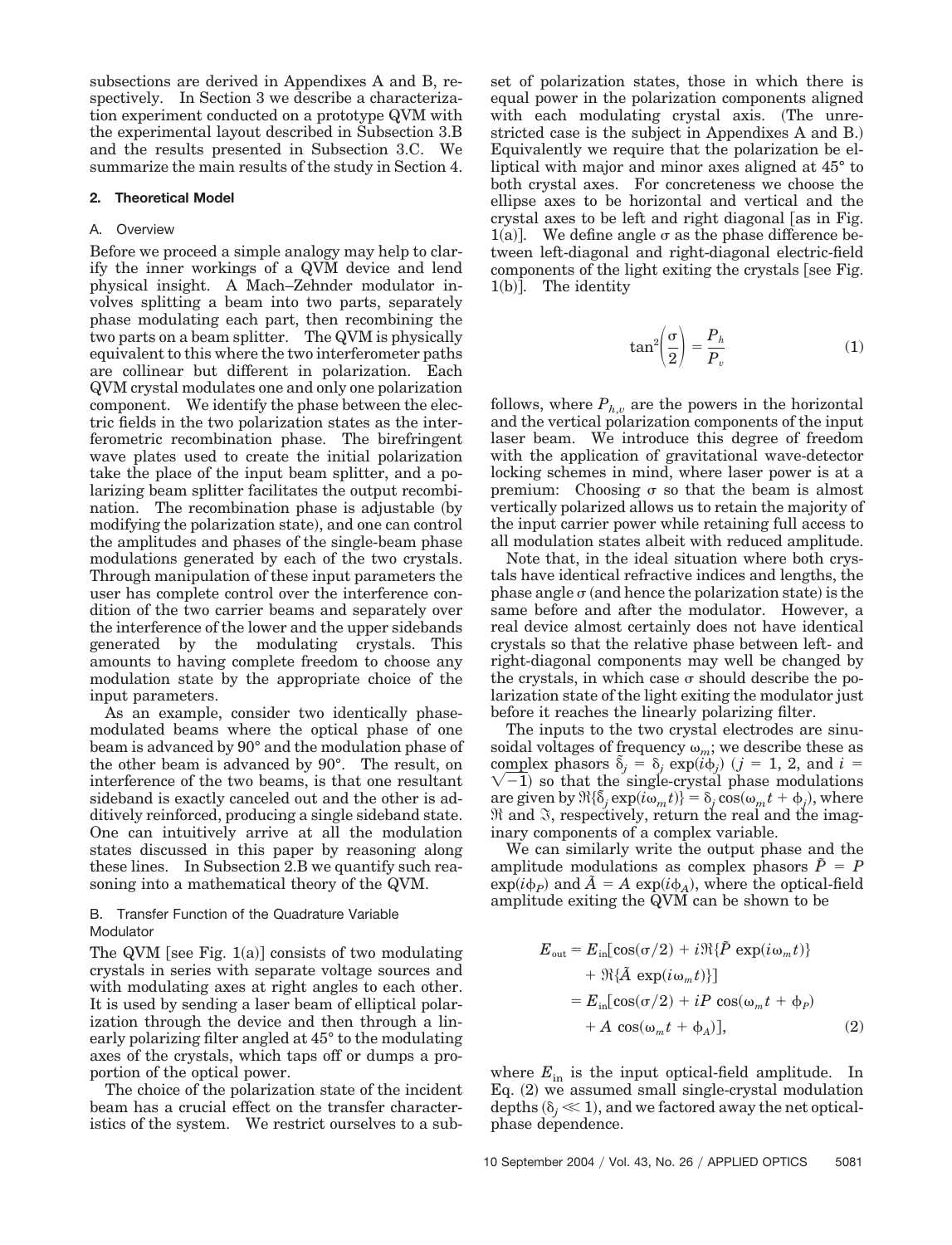The relationship between input and output parameters for the QVM device can be shown to be

$$
\tilde{P} = \frac{1}{2} \cos\left(\frac{\sigma}{2}\right) (\tilde{\delta}_1 + \tilde{\delta}_2),
$$

$$
\tilde{A} = \frac{1}{2} \sin\left(\frac{\sigma}{2}\right) (\tilde{\delta}_1 - \tilde{\delta}_2).
$$
 (3)

Proof of this transfer function is outlined in Appen- $\mathrm{d}$ ix A.)

An important observation from Eqs. (3) is that the phases of the AM and the PM track the phases of the sum and the difference, respectively, of the electrical signals. Thus an electronic oscillator for use in demodulation schemes is readily available and can be calibrated once for all operating points. This phasetracking property holds for any choice of  $\sigma$ ; the effect of a change in polarization ellipticity is to change the overall quantity of PM or AM available [as well as the overall beam power in Eq.  $(2)$ ].

Returning briefly to the topic of conserving as much carrier power as possible for applications of the gravitational wave detector, we derive a useful rule of thumb for selecting an appropriate amount of power to tap off. Consider Eq. (3) when we set  $\delta_1 = i\delta_2$  so that  $\tilde{\delta}_1 + \tilde{\delta}_2$  and  $\tilde{\delta}_1 - \tilde{\delta}_2$  have the same magnitude. We do this in order to focus on the coefficients of the complex  $\tilde{\delta}_j$  phasors.) The ratio of modulation power between the AM and PM components is  $|\tilde{A}|^2/|\tilde{P}|^2 =$  $\tan^2(\sigma/2)$ , and, comparing this with Eq. (1), we have

$$
\frac{|\tilde{A}|^2}{|\tilde{P}|^2} = \frac{P_h}{P_v}.
$$
\n(4)

So, the fraction of power tapped off is directly proportional to the fraction of modulation power available to be expressed as AM (rather than PM). Typically then, if 10% of the output power is tapped off and the user wishes to produce alternately a pure PM state and then a pure AM state (each of the same modulation power), the AM state requires nine times the input electrical power in compensation compared with the PM state.

It is apparent from Eqs. (2) and (3) that for  $\sigma = \pi$ the carrier and the PM contribution vanish, leaving only the AM component. This is the carrier suppression operating point where only two sidebands remain. The modulation ceases to be of the phase or amplitude type because of the absence of a carrier as a phase reference, although the modulation retains its beat phase through the second harmonic in optical power.

A rearrangement of Eq.  $(2)$  clarifies the nature of single-sideband modulation:

$$
E_{\text{out}} = E_{\text{in}} \left[ \cos(\sigma/2) + \frac{1}{2} (\tilde{A} + i\tilde{P}) \exp(i\omega_m t) + \frac{1}{2} (\tilde{A} - i\tilde{P})^* \exp(-i\omega_m t) \right],
$$
 (5)

where the  $\exp(\pm i\omega_m t)$  terms represent optical sidebands at  $\pm \omega_m$  relative to the optical carrier frequency and an asterisk denotes a complex conjugate. It is clear then that choosing  $\tilde{A} = \pm i\tilde{P}$  eliminates either one or the other of the sidebands. In other words, a single-sideband state corresponds to having equal amounts of PM and AM where the two modulations are in quadrature.

## C. Modulation Sphere Formulation

We now define a geometric-phase representation of the modulation parameters of the system to further clarify the transfer characteristics of the QVM device. This is analogous to using Stokes parameters and the Poincaré sphere representation for optical polarization states.4 In this case we transform from the complex quantities  $\tilde{P}$  and  $\tilde{A}$  to a set of (real) coordi $n$  nates  $(M_1, M_2, M_3)$  in  $M$  space through the transformation:

$$
M_1 = P^2 - A^2,
$$
  
\n
$$
M_2 = 2PA \cos(\phi_P - \phi_A) = 2\Re{\{\tilde{P}\tilde{A}^*\}},
$$
  
\n
$$
M_3 = 2PA \sin(\phi_P - \phi_A) = 2\Im{\{\tilde{P}\tilde{A}^*\}}.
$$
 (6)

A single point in *M* space represents a distinct modulation state. In particular the *M*-space representation suppresses the common (beat) phase of the modulation state; the equations are defined in terms of the relative phase difference between AM and PM contributions. This is a useful simplification in that now every physically distinct modulation corresponds to one point and one only. On the other hand, one cannot use this representation for calculations of demodulation phase tracking when the physical significance of the modulation's overall phase is renewed by the presence of an external (electrical) phase reference.

The three *M*-space parameters can be interpreted as follows:  $M_1$  measures the extent to which one kind of modulation (AM or PM) dominates over the other,  $M_2$  measures the degree to which the present PM and AM components are correlated or anticorrelated in phase, and  $M_3$  measures the degree to which the present PM and AM components are in quadrature phase to each other and thus also measures the extent to which one frequency sideband has more power than the other. We also define the modulation power by  $M_0 = P^2 + A^2$ , from whence  $M_0^2$  =  $M_1^2 + M_2^2 + M_3^2$  follows. Therefore a surface of  $\operatorname{constant} M_0$  is a sphere in the  $M$  space [see Fig. 2(b)].

We attach particular significance to modulation states whose *M*-space coordinates lie on one cardinal axis. The point  $(+M_0, 0, 0)$  represents pure PM, and the point  $(-M_0, 0, 0)$  represents pure AM. The points  $(0, \pm M_0, 0)$  represent correlated and anticor- $\operatorname{relatedPM}$  and AM, and  $(0,0,\pm M_0)$  represent upper and lower single-sideband states. Details of these states are summarized in Table 1. These states, particularly those on the  $M_1$  and the  $M_3$  axes, involve the suppression of a particular signal and so provide a natural way to test the precision of a real device.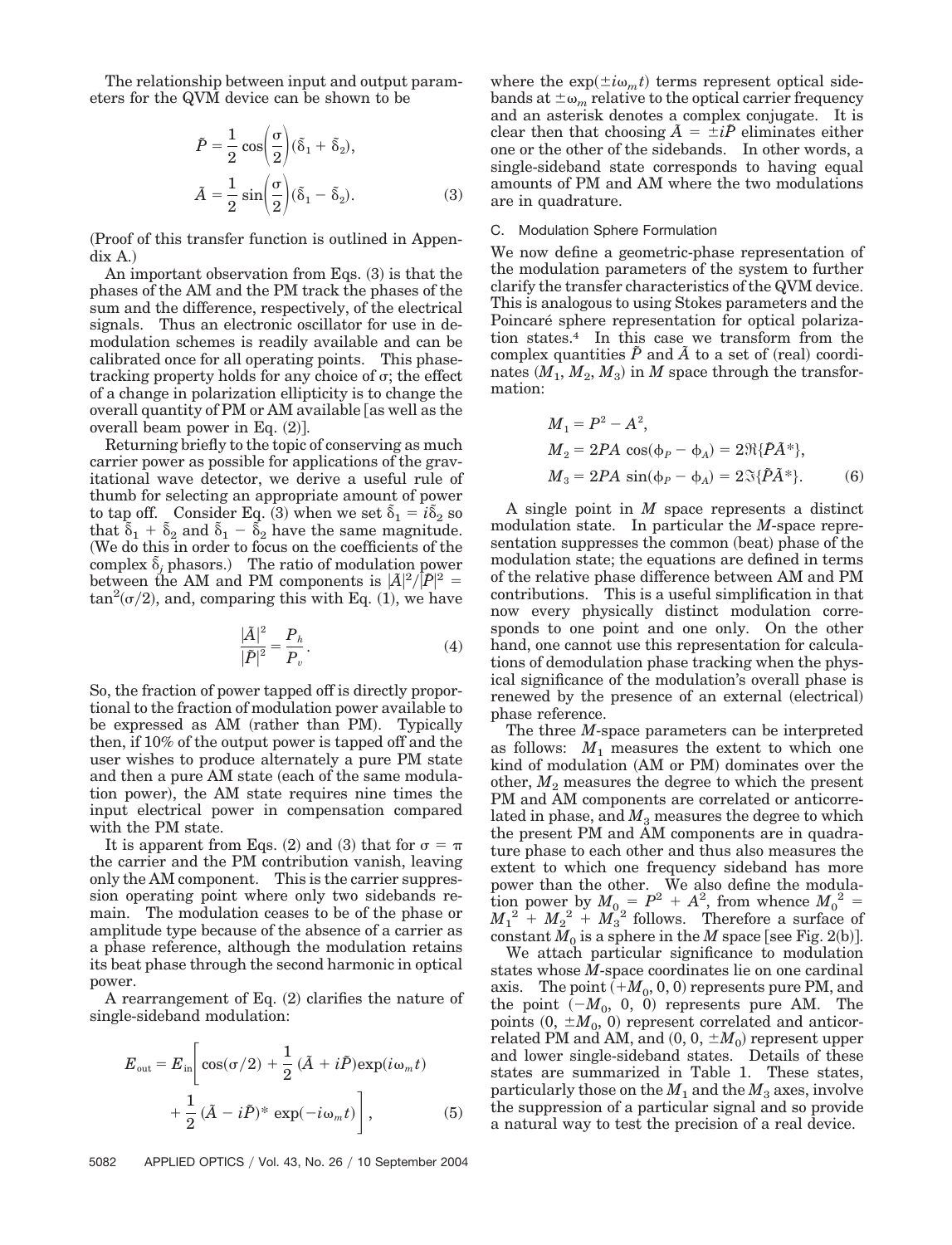

Fig. 2. (a) Q-space diagram. Axis labels are visual reminders of relative amplitudes and phases of input electrical signals (try to visualize the display of a cathode-ray oscilloscope run in the *X*–*Y* mode with  $\delta_1$  and  $\delta_2$  as the *X* and *Y* inputs). (b) *M*-space diagram. Axis labels are optical amplitude phasors whose end points oscillate at the modulation frequency. For  $\sigma = \pi/2$  there is a graphic transfer correspondence between (a) and (b) according to Eqs. (9).  $(c)$  In general the transfer function of the QVM, Eqs.  $(8)$ , takes a sphere of constant input power in *Q* space and returns an ellipse in *M* space. A cross section is shown for the selection of values for  $\sigma$ . SSB, single sideband.

Before we proceed it is convenient to define an analogous  $Q$ -space representation  $(Q_1, Q_2, Q_3)$  for the electrical input parameters by

$$
Q_1 = \delta_1^2 - \delta_2^2,
$$
  
\n
$$
Q_2 = 2\delta_1\delta_2 \cos(\phi_1 - \phi_2) = 2\Re{\{\delta_1\delta_2^*\}},
$$
  
\n
$$
Q_3 = 2\delta_1\delta_2 \sin(\phi_1 - \phi_2) = 2\Im{\{\delta_1\delta_2^*\}},
$$
\n(7)

where  $Q_0 = \delta_1^2 + \delta_2^2 = (Q_1^2 + Q_2^2 + Q_3^2)^{1/2}$  is the sum input electrical power. Physical interpretations for these parameters correspond with the  $M$ -space equivalents [see Fig. 2(a) for a diagrammatic description.

Now we can rewrite the QVM transfer function, Eq.  $(3)$ , in terms of *M*-space and *Q*-space parameters:

$$
M_0 = \frac{1}{4} [Q_0 + Q_2 \cos(\sigma)],
$$
  
\n
$$
M_1 = \frac{1}{4} [Q_0 \cos(\sigma) + Q_2],
$$
  
\n
$$
M_2 = \frac{1}{4} \sin(\sigma) Q_1,
$$
  
\n
$$
M_3 = -\frac{1}{4} \sin(\sigma) Q_3.
$$
\n(8)

Proof of this transfer function is outlined in Appen- $\mathrm{d}$ ix B. $)$ 

Since the modulation power  $M_0$  depends partly on  $Q_2$  (hence on the detail of the input signals, not just the overall input power  $Q_0$ , a sphere of constant electrical input power in *Q* space does not, in general map to a sphere of constant modulation power in *M* space. In fact Eq.  $(8)$  describes a transfer function from a sphere in *Q* space to an ellipsoid in *M* space. It can be shown that the ellipsoid is centered at  $(M_1,$  $(M_2, M_3) = \left[Q_{0} \cos(\sigma)/4, \, 0, \, 0 \right]$  and has radii  $\left[Q_{0}/4, \, Q_{0}\right]$  $\sin(\sigma)/4$ ,  $Q_0 \sin(\sigma)/4$  and an eccentricity of  $\epsilon$  $|cos(\sigma)|$ . The ellipse is always prolate with a long axis aligned with the  $M_1$  axis and always has one focus at the *M*-space origin. The orthogonality of the axes is preserved in the transformation, which consists only of a translation (the ellipsoid is not origin centered) and a dilation (the ellipsoid is squashed in the  $M_2$  and  $M_3$  directions). The center point and proportions of the ellipsoid are parameterized by the input light's polarization parameter  $\sigma$ [Fig.  $2(c)$ ].

A special case occurs for  $\sigma = \pi/2$  (circular input polarization) when Eq. (8) reduces to

$$
M_0 = \frac{1}{4} Q_0, \qquad M_1 = \frac{1}{4} Q_2,
$$
  

$$
M_2 = \frac{1}{4} Q_1, \qquad M_3 = -\frac{1}{4} Q_3.
$$
 (9)

Here a sphere in the *Q* space maps to a sphere in the *M* space. This case is particularly instructive as Figs.  $2(a)$  and  $2(b)$  take on new significance; there is now a direct graphical correspondence between the two spheres, in accordance with Eq.  $(9)$ . So, an example of these spheres as a visual tool is that we can see at a glance that the PM operating point is obtained by running both crystals with equal in-phase electrical inputs or that a single sideband is obtained by running both crystals with equal inputs inquadrature.

#### **3. Experimental Demonstration**

#### A. Approach

The following characterization experiment was designed to measure the amplitude and phase response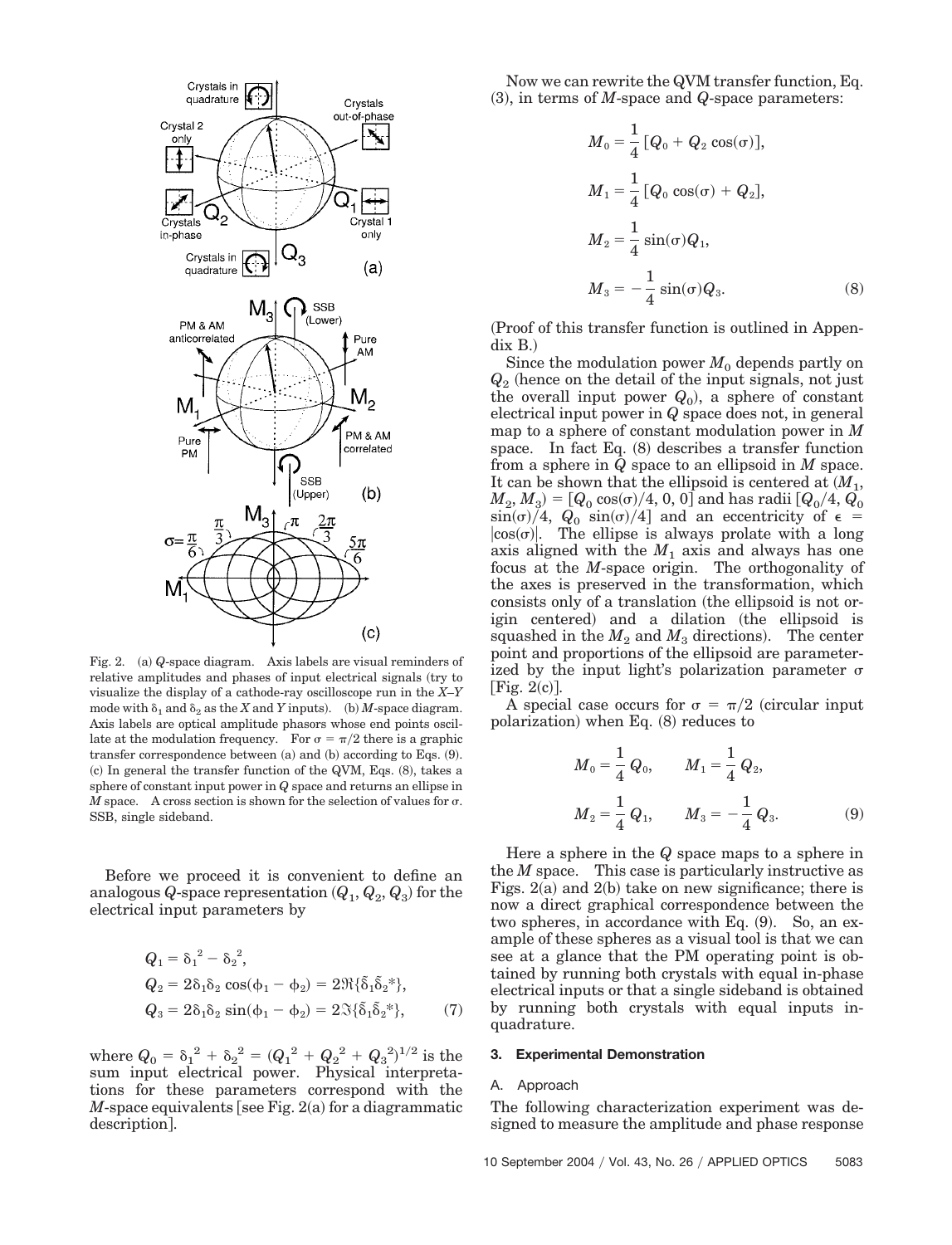**Table 1. Details of Significant Operating Points**

| <b>Operating Point</b>                                      | Modulations                          | Electrical Inputs                                                                                                                                                                       | $M$ Space | Q Space                                                                                                |
|-------------------------------------------------------------|--------------------------------------|-----------------------------------------------------------------------------------------------------------------------------------------------------------------------------------------|-----------|--------------------------------------------------------------------------------------------------------|
| Pure PM                                                     | $\tilde{P} \neq 0, \tilde{A} = 0$    | $\tilde{\delta}_1 = \tilde{\delta}_2$                                                                                                                                                   |           | $(+M_0, 0, 0)$ $\Bigg  0, \frac{4M_0}{\cos(\sigma) + 1}, 0 \Bigg $                                     |
| Pure AM                                                     | $\tilde{P} = 0, \tilde{A} \neq 0$    | $\tilde{\delta}_1 = \tilde{\delta}_2 \exp(i\pi)$                                                                                                                                        |           | $(-M_{0},\, 0,\, 0)\quad \left[\, 0,\, \frac{4M_{0}}{\cos(\sigma)-1}\, ,\, 0\, \right]$                |
| Correlated PM and AM                                        | $\tilde{P} = \tilde{A}$              | $\tilde{\delta}_1 \cos(\sigma) = \tilde{\delta}_2 \exp(i\pi)[1 + \sin(\sigma)]$ (0, +M <sub>0</sub> , 0)                                                                                |           | $\left[\frac{4M_0}{\sin(\sigma)}, -\frac{4M_0\cos(\sigma)}{\sin^2(\sigma)}, 0\right]$                  |
| Anticorrelated PM and AM $\tilde{P} = \tilde{A} \exp(i\pi)$ |                                      | $\tilde{\delta}_1[1 + \sin(\sigma)] = \tilde{\delta}_2 \exp(i\pi)\cos(\sigma)$ $(0, -M_0, 0)$ $\left[ -\frac{4M_0}{\sin(\sigma)}, -\frac{4M_0 \cos(\sigma)}{\sin^2(\sigma)}, 0 \right]$ |           |                                                                                                        |
| Single sideband $-\omega_m$                                 | $\tilde{P} = \tilde{A} \exp(i\pi/2)$ | $\tilde{\delta}_1 = \tilde{\delta}_2 \exp[i(\pi + \sigma)]$                                                                                                                             |           | $(0, 0, +M_0)$ $\left[0, -\frac{4M_0 \cos(\sigma)}{\sin^2(\sigma)}, -\frac{4M_0}{\sin(\sigma)}\right]$ |
| Single sideband $+\omega_m$                                 |                                      | $\tilde{P} = \tilde{A} \exp(-i\pi/2)$ $\tilde{\delta}_1 = \tilde{\delta}_2 \exp[i(\pi - \sigma)]$                                                                                       |           | $(0, 0, -M_0)$ $\left[0, -\frac{4M_0 \cos(\sigma)}{\sin^2(\sigma)}, \frac{4M_0}{\sin(\sigma)}\right]$  |

Note: The modulation parameters, expressed in terms of both phasors and *M*-space parameters, are given for each point. The electrical inputs necessary to produce these operating points are also given (both in terms of phasors and *Q*-space parameters), and these inputs vary with the polarization parameter  $\sigma$ .

of a prototype QVM device with respect to both the AM and the PM output states. In particular, we focus here on two kinds of measurement, those that measure the variability of the QVM device and those that measure the purity of the modulations that the QVM device can produce. By variability we refer to the capability of the QVM prototype to tune around the parameter space of the modulations or dial up a particular modulation in a predictable, theorymatching fashion and with a reasonable level of precision. By purity we mean the QVM prototype's ability to accurately attain a particular modulation especially those that involve suppression of a frequency line) and to hold that modulation indefinitely without drifting.

## B. Experimental Layout

The QVM prototype itself was built by modifying a commercial electro-optic amplitude modulator. The type of amplitude modulator that we used (a New Focus broadband amplitude modulator, Model 4104) is almost identical to the QVM in Fig.  $1(a)$  except that the two electrodes are hard-wired together with antisymmetric polarity, giving only one input. The prototype QVM was built by separating these two electrodes so that independent voltages could be applied to the two crystals.

The experiment is shown in Fig. 3. The polarization of a laser source was prepared with a half- and quarter-wave plate in series, and the laser source was passed through the QVM, which we operated at  $\omega_m$ /  $2\pi = 5$  MHz. A polarizing beam splitter completed the process; the vertically polarized output carried the modulation described in the theory above.

The horizontally polarized output was used to keep track of the polarization state, hence to measure the value of  $\sigma$ . The polarization state used corresponded to  $\sigma = 75^{\circ}$  (near-circular polarization with the vertical component stronger) for experimental convenience.

Regarding the modulator itself, the original New Focus amplitude modulator (Model 4104) carried the following specification: max  $V_{\pi} = 300 \text{ V} \textcircled{e} 1.06 \text{ }\mu\text{m}$ . Although we did not explicitly measure  $V_{\pi}$  for the prototype QVM (after the modification from the original AM device), we point out that it should still be of the same order of magnitude. Therefore, because the input voltages did not exceed 10 V, the following results are in the small modulation depth limit as described in Subsection 2.B.

A heterodyne detection scheme formed part of the measurement apparatus, where a shunted beam was frequency shifted by  $\omega_h/2\pi = 80$  MHz with an acousto-optic modulator, AOM. If this heterodyne  $\text{oscillator beam}$  is represented by  $E_{\text{het}} = \gamma E_{\text{in}} \exp(i\omega_h t)$ 



Fig. 3. Heterodyne characterization experiment layout of the QVM. A spectrum analyzer provides frequency line data (of the direct AM beat and heterodyned copies of sidebands) for establishing the purity of the QVM, while two parallel double-demodulation circuits provide the complete set of modulation measurables for testing the variability of the QVM: BS, dielectric beam splitter;  $\lambda/2$ , half-wave plate;  $\lambda/4$ , quarter-wave plate; PBS, polarizing beam splitter; PZT, piezoelectric actuator; AOM, acousto-optic modulator; FB, feedback servo and HV amp; 90°, electronic phase shifter; DC/HF, bias-T; SA, spectrum analyzer. The 5-MHz signal generators are electronically phase-locked.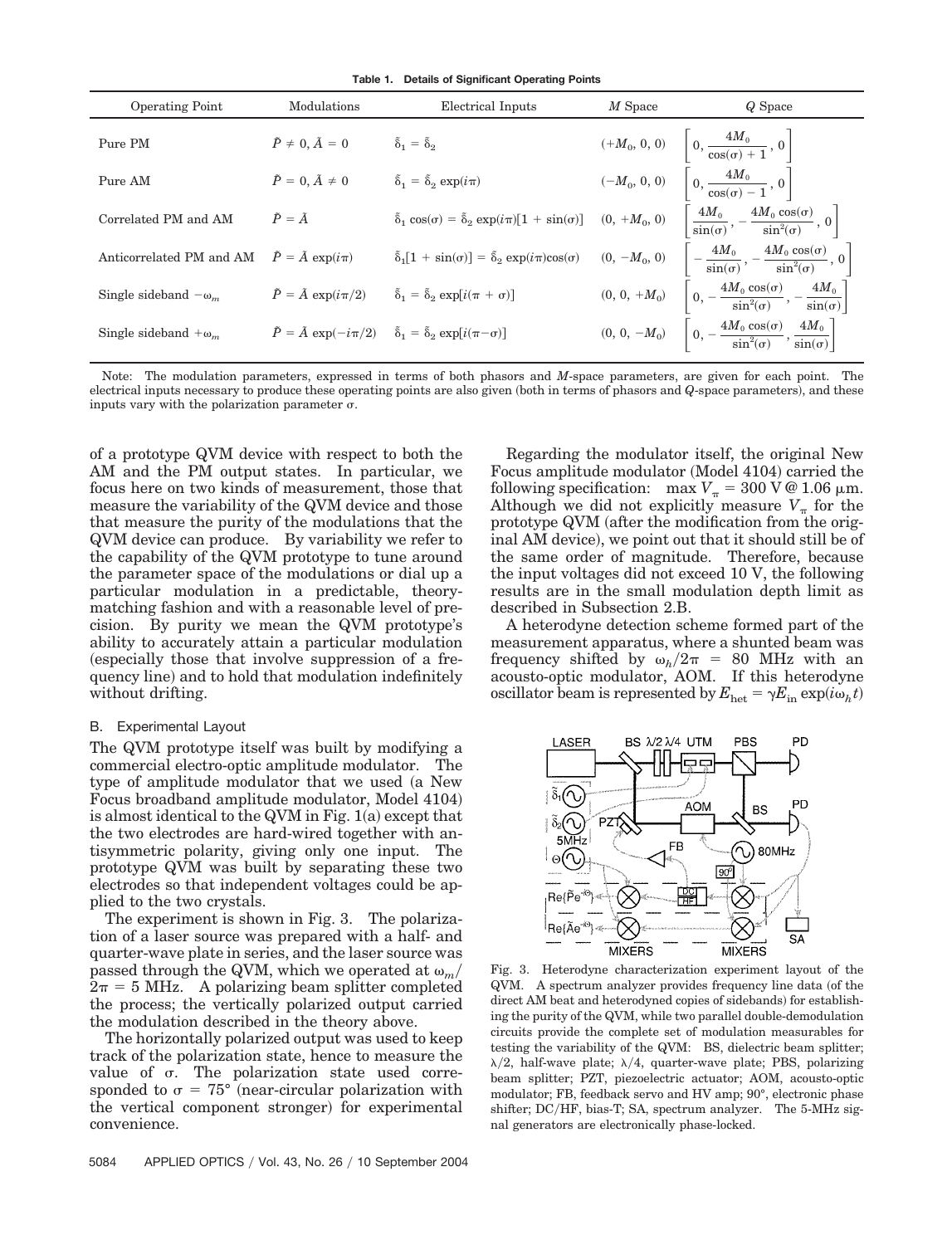with  $\gamma \ll 1$  and is interfered with the modulated beam from Eq.  $(2)$ , the detected power is given by

$$
P_{\text{det}} = E_{\text{in}}{}^{2}[P_{\text{de}} + P_{\omega_{m}} + P_{\omega_{h}} + P_{\omega_{h} - \omega_{m}} + P_{\omega_{h} + \omega_{m}}],
$$
  
\n
$$
P_{\text{de}} = \cos^{2}(\frac{\sigma}{2}),
$$
  
\n
$$
P_{\omega_{m}} = 2 \cos(\frac{\sigma}{2}) \Re{\{\tilde{A} \exp(i\omega_{m}t)\}},
$$
  
\n
$$
P_{\omega_{h}} = 2 \cos(\frac{\sigma}{2}) \Re{\{\gamma \exp(i\omega_{h}t)\}},
$$
  
\n
$$
P_{\omega_{h} - \omega_{m}} = 2 \Re{\{\gamma(\tilde{A} + i\tilde{P})^{*} \exp[i(\omega_{h} - \omega_{m})t]\}},
$$
  
\n
$$
P_{\omega_{h} + \omega_{m}} = 2 \Re{\{\gamma(\tilde{A} - i\tilde{P}) \exp[i(\omega_{h} + \omega_{m})t]\}},
$$
\n(10)

where the power components are split according to their respective frequencies.  $P_{\omega_m}$  represents the measurable beat because of the presence of AM,  $P_{\omega_k}$  is the beat between the carrier and the heterodyne oscillator, and  $P_{\omega_h-\omega_m}$  and  $P_{\omega_h+\omega_m}$  represent heterodyned copies of the two modulation sidebands. A spectrum analyzer was used to monitor the strength of these frequency lines. Use of the spectrum analyzer facilitated assessment of the purity of states produced by the QVM prototype by the observation of operating points that involved suppression of one of these frequency lines.

An alternative set of measurables was obtained by electronically mixing the heterodyne frequencies down to baseband by a double-demodulation scheme. This gave a dc readout of the PM and AM amplitudes at a selected beat phase. A complete description of the modulation strengths and quadratures was obtained in this way and was hence useful for characterizing the variability of the QVM prototype.

The method of signal extraction by double demodulation is best understood by reworking the last two components of Eq.  $(10)$  to

$$
P_{\omega_h - \omega_m} + P_{\omega_h + \omega_m} = 2 \cos\left(\frac{\sigma}{2}\right)
$$
  
 
$$
\times [\Re{\{\tilde{P} \exp(i\omega_m t)\}\Im{\{\gamma \exp(i\omega_h t)\}}}] + \Re{\{\tilde{A} \exp(i\omega_m t)\}\Re{\{\gamma \exp(i\omega_h t)\}}].
$$
  
(11)

This signal is mixed down to the base band by demodulating at  $\omega_h/2\pi = 80$  MHz and then  $\omega_m/2\pi = 5$ MHz in series. The output of a demodulation is sensitive to the relative phases of the signals being mixed: If the signals are exactly in-phase or out-ofphase, the output is maximally positive or negative; if they are in-quadrature, the output is zero. Equation (11) shows that the  $\omega_h$  oscillator components of the AM and PM portions are orthogonal (one is the real component, the other is imaginary) so that the appropriate choice of electrical oscillator phase can force the readout of PM only, or AM only, or some linear combination of the two. Similarly, the demodulation quadrature of the  $\omega_m$  stage determines the beat phase that the output signal is projected onto.

The output dc component of the first stage of demodulation (extracted with a bias-T component) was used as an error signal for locking the optical recombination phase of the heterodyne. This error signal varies sinusoidally with respect to the optical recombination phase, with a zero crossing where the optical heterodyne beat  $P_{\omega_h}$  and the electronic demodulation oscillator are in-quadrature. In other words, the feedback loop locks out the heterodyne beat. Comparing Eqs.  $(10)$  and  $(11)$ , we see that the AM term has the same phase as the  $P_{\omega_h}$  term [that is, they both contain the terms  $\Re{\gamma \exp(i\omega_h t)}$ , so that the feedback loop also locks out the AM component, leaving only the PM component [which has a  $\mathfrak{F}\{\gamma \exp(i\omega_h t)\}$ term. This is an important part of the process because, without a locking loop, the demodulation phase of the circuit would be uncharacterized and would also be free to drift.

In the experiment, two separate doubledemodulation schemes were used to measure PM and AM simultaneously; the  $\omega_h$  signal was split with a 90 $^{\circ}$ electronic splitter to ensure that the two doubledemodulation circuits scanned orthogonal modulations. Hence the heterodyne locking loop connected by using a signal from one double-demodulation circuit ensured that that particular circuit was sensitive to PM and that the other was sensitive to AM.

Regarding the second stage of demodulation, electronically phase locking the signal generators was sufficient to time stabilize the demodulation quadrature, and a known modulation was used for calibration.

## C. Results

Figure 4 shows spectrum analyzer traces for four operating points to demonstrate the suppression capabilities of the device. The suppression factors are 34.9 and 39.5 dB for the left- and right-hand sidebands [Figs.  $4(a)$  and  $4(b)$ ]. In Fig. 4 the frequency lines are suppressed down to the electronic noise floor, so that higher suppression factors may be possible. A more detailed trace exhibiting sideband suppression is given in Fig. 5 with a 35.2-dB relative suppression recorded.

We measured around 38-dB suppression of the AM beat compared with a similar-input-power pure-AM state [Fig.  $4(c)$ ]. In Fig.  $4(c)$  and the other diagrams in Fig. 4 we show max-hold data, demonstrating that the device is highly stable, maintaining these operating points without significant drift on the time scale of hours.

In Fig.  $4(d)$  the carrier is suppressed by selecting the AM operating point and setting  $\sigma = \pi$  (horizontal polarization). The heterodyne measurement of the carrier is down by around 30 dB, from which we can infer that the carrier power (which goes as the square of the heterodyne measurement) is down by 60 dB. This heterodyne measurement is further supported by observing that the first and the second harmonics of the direct AM beat are approximately equal, which is consistent with the fact that the carrier (as mea-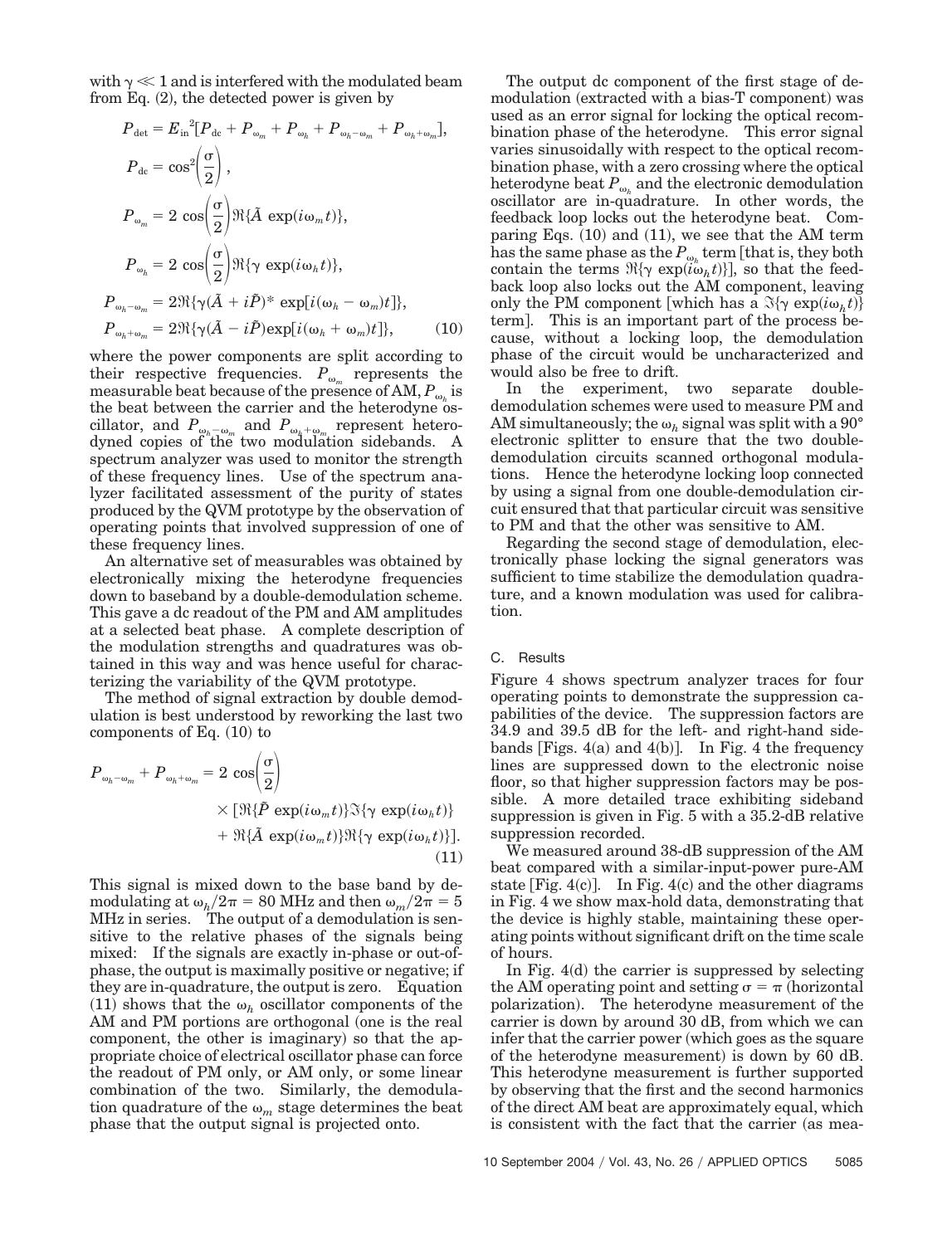

Fig. 4. Spectrum analyzer traces of heterodyne measurements of four pure operating points. Frequencies of interest are 5 MHz (direct AM beat), 80 MHz (heterodyne-carrier beat), and 75 and 85 MHz (heterodyne-sideband beats): solid curve, data averaged over a few seconds; dashed curve, max-hold data acquired over approximately  $1$  h; arrows, curves that have been suppressed.  $(a)$ Upper single sideband (lower sideband suppressed by 34.9 dB), (b) lower single sideband (upper sideband suppressed by 39.5 dB), (c) pure PM (AM beat suppressed by around 38 dB), (d) carrier suppression (heterodyne beat suppressed by around 30 dB).

sured by the heterodyne) is approximately 6 dB weaker than the sidebands.

We were especially careful to validate this heterodyne measurement of the carrier, because the directly detected power dropped by only 40 dB. The reason for this is that the majority of the residual carrier power was now in a higher-order, odd spatial mode (easily verified by looking at the intensity profile of the beam), which did not interfere efficiently with the heterodyne oscillator beam. The higherorder modes were thought to result from a spatially nonuniform polarization of the light exiting the QVM, which, when subsequently passed through a polarizing beam splitter, produced modes reflecting the symmetry of the modulator. As such, for applications in which spatial-mode interference is important the em-



Fig. 5. More detailed spectrum analyzer trace of sideband suppression with a 35.2-dB difference between sidebands. Frequency lines at 72.1, 86.1, and 87.7 MHz are from radio interference with the electronic equipment.



Fig. 6. (a) Modulation ellipse showing the trajectory of the measurement sweep through parameter space where the phase difference between the electrical signals,  $\phi = \phi_1 - \phi_2$ , is varied through 360°. [The ellipse has an (exaggerated)  $\sigma$  of  $\approx 53^{\circ}$ .] (b) Doubledemodulation measurements of PM (squares and diamonds, inphase and quadrature components, respectively) and AM (plusses and crosses, in-phase and quadrature components, respectively) with corresponding theoretical predictions (solid curves). The majority of modulation present is either PM or quadrature AM as predicted. This plot corresponds to  $\sigma \approx 75^{\circ}$ , a value derived by measuring, from corresponding spectrum-analyzer data, the phase  at which the single-sideband operating points occur. When we use a result from Table 1, phase  $\phi$  between the pure AM operating point and either of the single-sideband operating points is precisely equal to  $\sigma$ .

ployment of a mode-cleaner cavity with free spectral range equal to the modulation frequency (or one of its integer divisors) should solve the problem.

In an attempt to confirm the variability of the QVM prototype, we endeavored to map significant paths in the modulation parameter space. Figures 6 and 7 show the result of sweeping through *M* space in two cardinal directions, varying the relative phase between the two (constant amplitude) electrical signals and varying the amplitude of one electrical signal while keeping the other signal amplitude, and the relative phase, constant. For matters of calibration the QVM was initially set to the PM operating point this initial state was used as the reference in labeling in-phase and quadrature components), and the relative gains and phases of the two doubledemodulation circuits were measured and factored out through correspondence with spectrum-analyzer data. The input polarization was set to be elliptical with a vertical component slightly larger than the horizontal component. The results show that changing the phase between the two electrical signals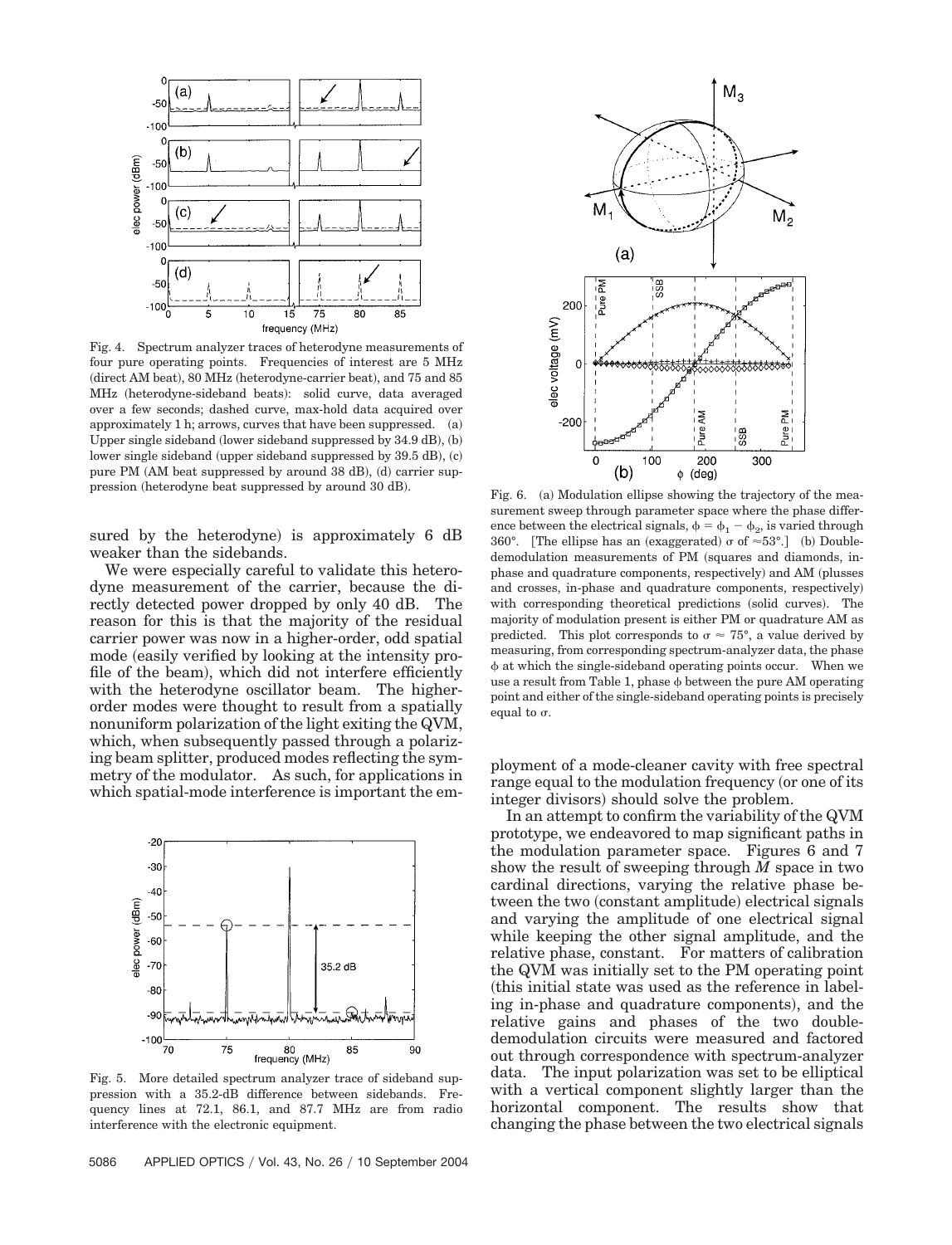

Fig. 7. (a) Modulation ellipse showing the trajectory of the measurement sweep through parameter space, where the strength of one electrical signal  $\delta_2$  is varied from  $+5.1$  to  $-5.1$  V. The sweep involves varying the overall input electrical power, so that the modulation trajectory does not stay on the ellipse surface and instead traces out a parabolic curve. [The ellipse has an (exaggerated)  $\sigma$  of  $\approx 53^{\circ}$ . (b) Double-demodulation measurements of PM (squares and diamonds, in-phase and quadrature components, respectively) and AM (plusses and crosses, in-phase and quadrature components, respectively) with corresponding theoretical predictions (solid lines). There is diverging agreement in the PM that may be caused by imperfectly matched electrical impedances for the two crystals. As in Fig. 6 the location of the correlated PM and AM point is shifted toward the pure AM point by  $\sim 0.7$  V out of 5.1 V, and, referring to Table 1, this corresponds to a value of  $\sigma \approx 75^{\circ}$ .

produces AM in-quadrature to the original PM, whereas changing the amplitude of one electrical signal generates AM in-phase with the original PM. The data points are generally in good agreement with the theoretical predictions. Some small systematic errors are apparent and are thought to be associated with unmatched electrical and optical impedances between the two crystals and possibly to do with slightly unmatched optical-power levels probing each crystal i.e., a violation of our original assumption regarding polarization states). Overall the device is shown to be highly predictable and that one can dial-up a particular modulation state on call, having calibrated the device initially.

It is instructive to note that the cardinal operating points are not evenly spaced when sweeping across the parameter space. In particular, we see that the two single-sideband operating points are shifted toward the AM operating point in Fig. 6, and the correlated PM and AM operating point is similarly shifted in Fig. 7, relative to the perpendicular. This is a product of the noncircular polarization of light



Fig. 8. (a) Modulation ellipse showing short-range trajectories designed to map the local region near the PM operating point. The electrical parameters,  $\phi = \phi_1 - \phi_2$  and  $\delta_2$ , were varied to achieve these results with units worth  $5^{\circ}$  and 0.44 V, respectively. (b), (c), (d), (e) Double-demodulation measurements of PM (squares, diamonds, in-phase and quadrature components, respectively) and AM plusses and crosses, in-phase and quadrature components, respectively) with corresponding theoretical predictions (solid lines). Parameters varied were (b)  $\phi$ , (c)  $\delta_2$ , (d)  $\phi$  and  $\delta_2$  together with the same polarity, and (e)  $\phi$  and  $\delta_2$  together with opposite polarities. Note: the in-phase PM data points (squares) have been scaled down by a factor of 10 to fit in the diagram. Also the systematic error in the quadrature PM data is probably due to an electronic phase drift between signal generators, causing a small amount of in-phase PM data (which is an order of magnitude stronger) to couple across.

input into the modulator device and can be understood by reviewing the modulation ellipses in the two figures; the  $M_2$  and  $M_3$  axes intercept the ellipse at points that are closer to the AM operating point than the PM. In fact this provides us with a means of calibration of the relative transfer-function amplitudes of the PM and AM double-demodulation circuits; they are set when (in Fig. 6) the PM and AM components are assured to be equal at the phase  $\phi$ where the single sideband is known to occur (information that is obtained by comparison with spectrum-analyzer data). Also, by using the identities in Table 1, we can derive a value of the polarization parameter:  $\sigma \approx 75^{\circ}$ .

Figure 8 shows scans of the local region near the PM operating point, with deviations in four directions. These data were taken with an offset-locking application in mind, as discussed above. The inphase PM component (in-phase by definition) is by far the dominant signal and has been scaled down by a factor of 10 to fit in the graphs. As expected the QVM device can produce AM that is in-phase with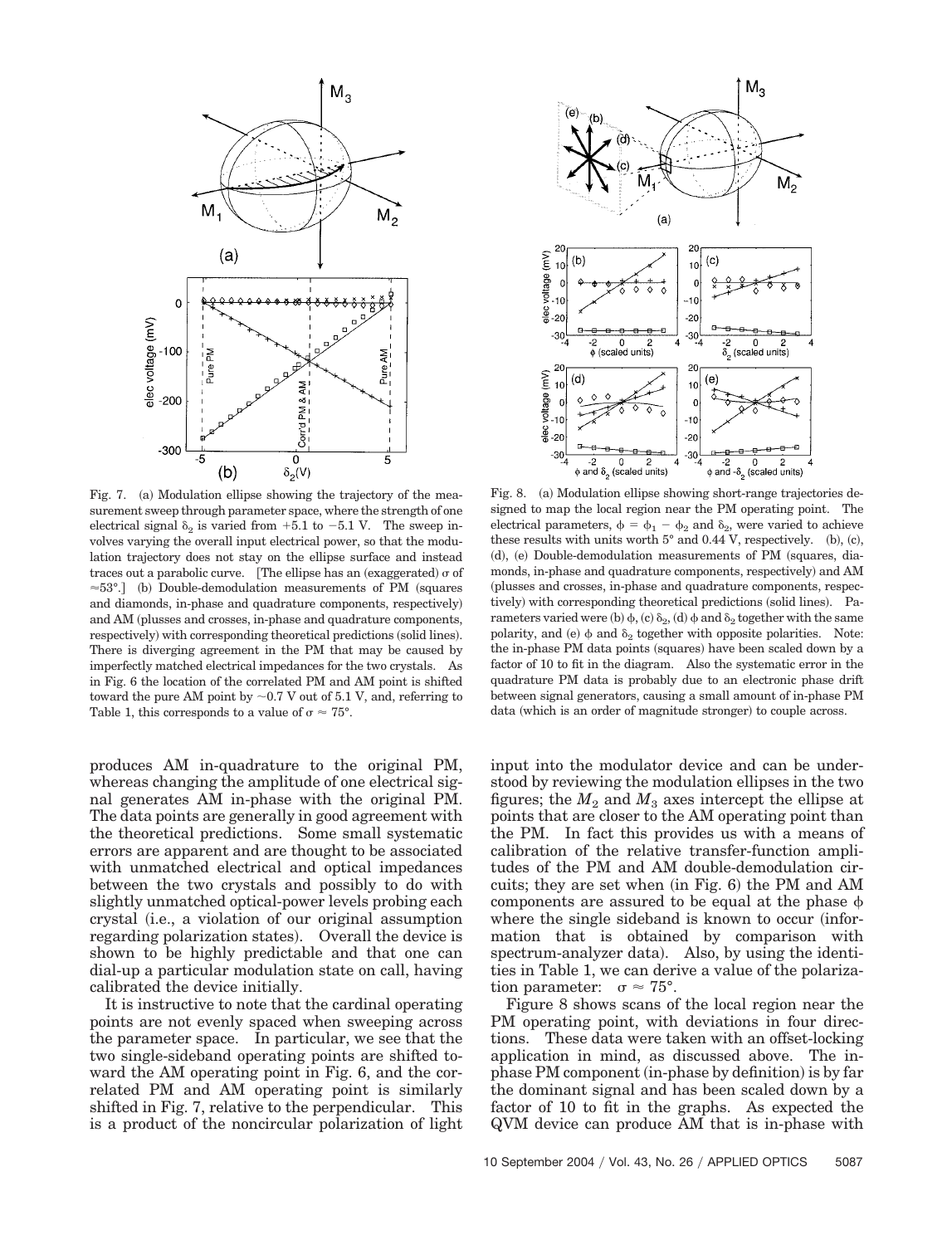the present PM, or AM that is in quadrature with the present PM, by changing the relative electrical signal amplitudes or phases, respectively. In addition both of these parameters can be varied together or oppositely to give independent control over the two quadratures of AM resulting. Note that in the case of producing both in-phase and quadrature AM, a small component of quadrature PM appears. (In other words the phase of the PM changes relative to that of the pure PM point used for the initial calibration.) In fact the quadrature PM data have a noticeably larger systematic error than the other three signals. This is most likely due to pollution from its in-phase counterpart, caused by the demodulation oscillator's phase drifting marginally. This was observed to happen in spite of the electronic phase locking between signal generators.)

A number of experimental difficulties deserve mention. As described in the context of the carriersuppression results the QVM produced a spatially varying polarization state, which produced a small percentage of higher-order spatial modes when a polarization component (of the order of 1% of the overall power) was selected out. This interfered with our ability to directly measure the polarization, which we did by measuring the overall detected power while rotating a diagnostic half-wave plate placed before the polarizing beam splitter, PBS. In this way we measured a value of  $\sigma \approx 70^{\circ}$  for the results in Figs. 6–8, compared with  $\sigma \approx 75^{\circ}$  measured by inference from spectrum-analyzer data. We assign a reasonably large error to the direct measurement value because of the presence of the higher-order spatial modes, and we favor measuring  $\sigma$  by inference from the data.

The overall optical path lengths of the modulating crystals were found to change significantly as they warmed up after the laser was started. The dualcrystal design of the device goes a long way toward minimizing this problem, and we have seen that the device is stable once it has warmed up. However, long-term drift of the crystal lengths is possible, having a direct effect on the polarization state leaving the device. We propose that, in circumstances in which this becomes a problem, a feedback loop be employed to lock the polarization state. A possible scheme would see the power level out of one PBS port monitored and used as a feedback signal (minus an offset equal to the desired power level) to the dc optical path length of one of the crystals, thus compensating for a mechanical path-length change by feeding back to the refractive index.

Finally the electrical impedances of the two crystals were not well matched for two reasons: the electronics were not identical, and the crystals themselves had good and bad spots that generated varying levels of modulation. In general terms, careful alignment can largely overcome this problem and return the two crystals to an equal footing. The differing electrical impedances complicate the issue of generating a local oscillator with the phase-tracking property discussed above, since voltages  $V_{1,2}$  and modulation depths  $\delta_{1,2}$ are not then related by the same factor. We submit

that the device tested here is merely a prototype and that careful management suffices to deal with these issues as the need arises.

# **4. Conclusion**

We have presented a thorough investigation, both theoretical and experimental, of a prototype quadrature variable modulator (QVM). The electrical-tooptical transfer function of the device was derived, both in terms of electrical and optical phasor notation, from using a geometric-phase modulation sphere representation. Both pictures were shown to have merit, and a set of cardinal modulations was described in each notation. We reported on an experiment to characterize the prototype QVM, which involved using dual double-demodulation circuits to measure both AM and PM components simultaneously. Data sets were obtained and analyzed to illustrate the variability and purity characteristics of the device; the device was shown to be highly predictable and capable of highly pure states. Applications for the QVM were discussed.

## **Appendix A: Derivation of the Transfer Function of the Quadrature Variable Modulator**

An outline of the derivation of Eq.  $(3)$  follows. First, we find the (more general) transfer function of the QVM when we allow the input beam to have any polarization. At the end we simplify to the subcase described above.

The input beam's polarization is characterized by two electric-field phasor components,  $\tilde{L} = L \exp(i\sigma_L)$ and  $\tilde{R} = R \exp(i\sigma_R)$ , as defined in a set of left- and right-diagonal spatial coordinate axes (with unit vectors  $\hat{L}$  and  $\hat{R}$ , respectively). The electric field exiting the QVM can be written as a vector (to include polarization information) as

$$
\mathbf{E}_{\text{exttingQVM}} = \{ \tilde{L} \exp[i \Re\{\delta_1 \exp(i\omega_m t)\}] \hat{L} \n+ \tilde{R} \exp[i \Re\{\delta_2 \exp(i\omega_m t)\}] \hat{R} \} \exp(i\omega t).
$$
\n(A1)

[From hereon we suppress the  $exp(i\omega t)$  term for brevity. When the vertically aligned linear polarizer [equivalent to taking a dot product with the vector  $(L)$  $\mathbb{R}^2 + \hat{R}$ )/ $\sqrt{2}$ ] is passed through and the complex exponentials to first order (hence assuming  $|\tilde{\delta}_{1,2}| \ll 1$ ) are expanded, the vertical electric-field amplitude becomes

$$
E_{\text{out}} = \frac{1}{\sqrt{2}} \left\{ \tilde{L} \left[ 1 + i \Re \{ \tilde{\delta}_1 \exp(i \omega_m t) \} \right] + \tilde{R} \left[ 1 + i \Re \{ \tilde{\delta}_2 \exp(i \omega_m t) \} \right] \right\}.
$$
 (A2)

Next we collect dc and oscillating terms and factor out the overall optical phase:

$$
E_{\text{out}} = \frac{\tilde{L} + \tilde{R}}{\sqrt{2}} \left[ 1 + \frac{i(L^2 + \tilde{L}\tilde{R}^*)}{|\tilde{L} + \tilde{R}|^2} \Re{\{\delta_1 \exp(i\omega_m t)\}} + \frac{i(\tilde{R}\tilde{L}^* + R^2)}{|\tilde{L} + \tilde{R}|^2} \Re{\{\delta_2 \exp(i\omega_m t)\}} \right].
$$
 (A3)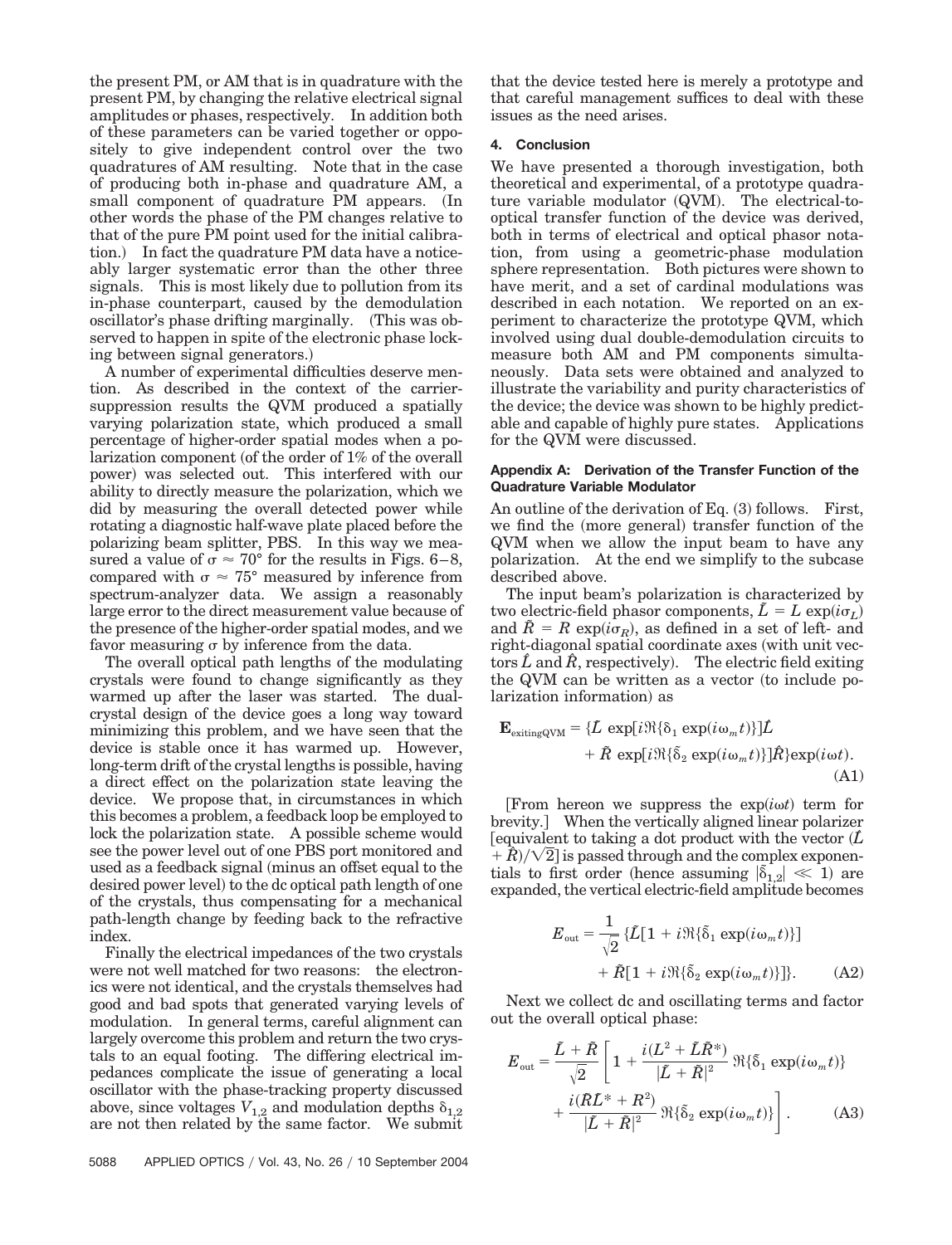Now we work to separate real and imaginary components for the oscillating terms:

$$
E_{\text{out}} = \frac{\tilde{L} + \tilde{R}}{\sqrt{2}} \left\{ 1 + \Re \left[ \frac{\Im \{\tilde{R}\tilde{L}^*\}(\tilde{\delta}_1 - \tilde{\delta}_2)}{|\tilde{L} + \tilde{R}|^2} \exp(i\omega_m t) \right] + i\Re \left[ \frac{\Re \{\tilde{R}\tilde{L}^*\}(\tilde{\delta}_1 + \tilde{\delta}_2) + L^2 \tilde{\delta}_1 + R^2 \tilde{\delta}_2}{|\tilde{L} + \tilde{R}|^2} \right] + \Re \left[ \frac{\Re \{\tilde{R}\tilde{L}^*\}(\tilde{\delta}_1 + \tilde{\delta}_2) + L^2 \tilde{\delta}_1 + R^2 \tilde{\delta}_2}{|\tilde{L} + \tilde{R}|^2} \right] \right\}.
$$
 (A4)

These real and imaginary oscillating terms correspond to AM and PM, respectively, so we parameterize by

$$
E_{\text{out}} = \frac{|\tilde{L} + \tilde{R}|}{\sqrt{2}} + \Re{\{\tilde{A} \, \exp(i\omega_m t)\} + i\Re{\{\tilde{P} \, \exp(i\omega_m t)\}}}
$$
\n(A5)

with

$$
\tilde{P} = \frac{\Re{\{\tilde{R}\tilde{L}^*\}(\tilde{\delta}_1 + \tilde{\delta}_2) + L^2\tilde{\delta}_1 + R^2\tilde{\delta}_2)}}{\sqrt{2}|\tilde{L} + \tilde{R}|},
$$
\n
$$
\tilde{A} = \frac{\Im{\{\tilde{R}\tilde{L}^*\}(\tilde{\delta}_1 - \tilde{\delta}_2)}}{\sqrt{2}|\tilde{L} + \tilde{R}|},
$$
\n(A6)

where the net optical phase shift has been discarded. Equations  $(A5)$  and  $(A6)$  constitute the general QVM transfer function for arbitrary input polarization. Note that the PM component does not have the property of tracking the phase of the sum of the input electrical signals, since it generally depends on these inputs in different proportions. This is one reason why we chose to restrict the polarization to a subset.

If we choose said subset,  $L = R = E_{\text{in}} / \sqrt{2}$  (equal

power in the two polarization axes), and define  $\sigma =$  $\sigma_R$  –  $\sigma_L$  as the phase between the two polarization components, the equations reduce to

$$
E_{\text{out}} = E_{\text{in}} \cos\left(\frac{\sigma}{2}\right) + \Re{\{\tilde{A} \exp(i\omega_m t)\}}
$$

$$
+ i\Re{\{\tilde{P} \exp(i\omega_m t)\}}, \tag{A7}
$$

$$
\tilde{P} = \frac{E_{\text{in}}}{2} \cos\left(\frac{\sigma}{2}\right) (\tilde{\delta}_1 + \tilde{\delta}_2),
$$
  

$$
\tilde{A} = \frac{E_{\text{in}}}{2} \sin\left(\frac{\sigma}{2}\right) (\tilde{\delta}_1 - \tilde{\delta}_2).
$$
 (A8)

Equations  $(2)$  and  $(3)$  are the same as these but with a dimensionless definition of  $\tilde{P}$  and  $\tilde{A}$ .

## **Appendix B: Derivation of the Transfer Function of the Quadrature Variable Modulator for** *Q***- and** *M***-Space Parameters**

An outline of the derivation of Eqs. (8) follows. As with Appendix A we derive the *Q*-space to the *M*-space transfer function of the QVM for any input light polarization state. At the end we reduce the equations to the case in which the allowed polarizations are restricted. The derivation consists of transforming parameters  $\tilde{P}$  and  $\tilde{A}$  to  $M$ -space parameters  $(M_1, M_2, M_3)$  by using Eqs. (6) and transforming parameters  $\tilde{\delta}_1$  and  $\tilde{\delta}_2$  to  $Q$ -space parameters  $(Q_1, Q_2)$  $Q_3$ ) by using Eqs. (7), hence converting Eqs. (A6) from one set of coordinates to another.

First, it is convenient to write a few intermediate terms by using Eqs.  $(A6)$  as a starting point. We also convert to  $Q$ -space parameters [by Eqs.  $(7)$ ] as we go:

$$
P^{2} = \tilde{P}^{*}\tilde{P} = \frac{\Re{\{\tilde{R}\tilde{L}^{*}\}^{2}[Q_{0} + Q_{2}] + 2L^{2}R^{2}Q_{2}}}{2|\tilde{L} + \tilde{R}|^{2}} + \frac{\frac{1}{2}[(L^{4} + R^{4})Q_{0} + (L^{4} - R^{4})Q_{1}]}{2|\tilde{L} + \tilde{R}|^{2}} + \frac{\Re{\{\tilde{R}\tilde{L}^{*}\}[(L^{2} + R^{2})Q_{0} + (L^{2} - R^{2})Q_{1} + (L^{2} + R^{2})Q_{2}]} }{2|\tilde{L} + \tilde{R}|^{2}},
$$
\n(B1)

$$
A^{2} = \tilde{A}^{*}\tilde{A} = \frac{\Im{\{\tilde{R}\tilde{L}^{*}\}^{2}[Q_{0} - Q_{2}]} }{2|\tilde{L} + \tilde{R}|^{2}},
$$
\n(B2)

$$
\mathfrak{R}\{\tilde{P}\tilde{A}^*\} = \frac{\mathfrak{R}\{\tilde{R}\tilde{L}^*\}\mathfrak{R}\{\tilde{R}\tilde{L}^*\}Q_1}{2|\tilde{L} + \tilde{R}|^2} + \frac{\frac{1}{2}\mathfrak{R}\{\tilde{R}\tilde{L}^*\}[(L^2 - R^2)Q_0 + (L^2 + R^2)Q_1 - (L^2 - R^2)Q_2]}{2|\tilde{L} + \tilde{R}|^2},
$$
\n(B3)

$$
\Im{\{\tilde{P}\tilde{A}^*\}} = \frac{-\Im{\{\tilde{R}\tilde{L}^*\}[\Re{\{\tilde{R}\tilde{L}^*\}} + \frac{1}{2}(L^2 + R^2)]Q_3}}{2|\tilde{L} + \tilde{R}|^2}.
$$
 (B4)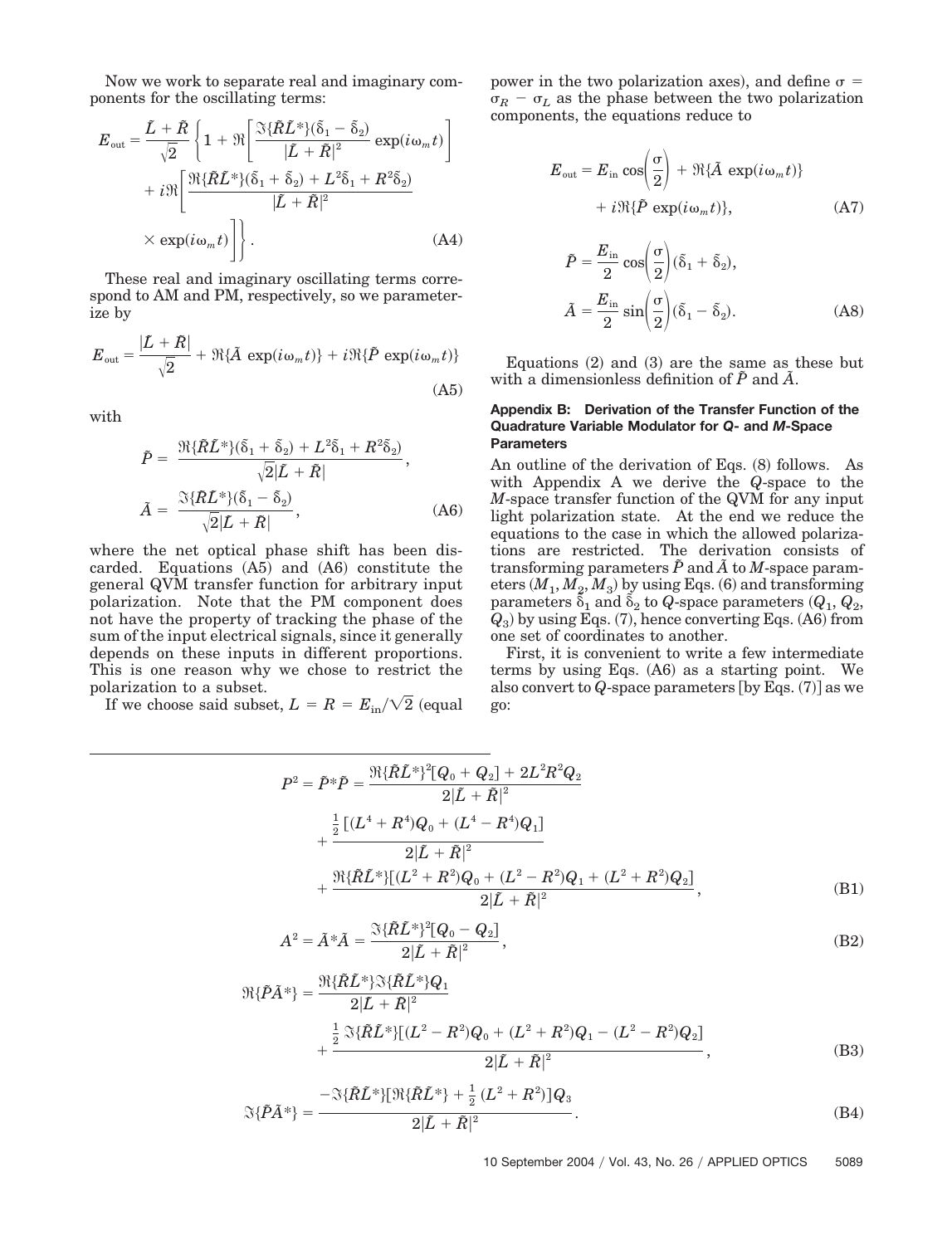Things can be simplified somewhat by using a Stokes parameter representation for the polarization from this point. Here we (unusually) define the Stokes parameters in terms of left- and rightdiagonal electric-field components (equivalent to rotating the usual  $X-Y$  axes counterclockwise by  $45^{\circ}$ ):

$$
S_0 = R^2 + L^2,
$$
  
\n
$$
S_1 = R^2 - L^2,
$$
  
\n
$$
S_2 = 2RL \cos(\sigma) = 2\Re{\{\tilde{R}\tilde{L}^*\}},
$$
  
\n
$$
S_3 = 2RL \sin(\sigma) = 2\Im{\{\tilde{R}\tilde{L}^*\}},
$$
 (B5)

when Eqs.  $(B1)$ – $(B4)$  become

$$
P^{2} = \frac{1}{4} \left[ S_{0} Q_{0} - S_{1} Q_{1} + S_{2} Q_{2} - \frac{S_{3}^{2}}{2(S_{0} + S_{2})} \times (Q_{0} - Q_{2}) \right],
$$
  
\n
$$
A^{2} = \frac{1}{8} \frac{S_{3}^{2}}{S_{0} + S_{2}} (Q_{0} - Q_{2}),
$$
  
\n
$$
\Re{\{\tilde{P}\tilde{A}^{*}\}} = \frac{1}{8} \left[ S_{3} Q_{1} - \frac{S_{3} S_{1}}{S_{0} + S_{2}} (Q_{0} - Q_{2}) \right],
$$
  
\n
$$
\Im{\{\tilde{P}\tilde{A}^{*}\}} = -\frac{1}{8} S_{3} Q_{3}.
$$
 (B6)

These intermediate quantities are then converted to  $M$ -space parameters [by Eqs.  $(6)$ ]. We write the result here in matrix form:

$$
\begin{bmatrix}\nM_0 \\
M_1 \\
M_2 \\
M_3\n\end{bmatrix} = \frac{1}{4} \begin{bmatrix}\nS_0 & -S_1 & S_2 & 0 \\
S_2 + \frac{S_1^2}{S_0 + S_2} & -S_1 & S_0 - \frac{S_1^2}{S_0 + S_2} & 0 \\
\frac{-S_1 S_3}{S_0 + S_2} & S_3 & \frac{S_1 S_3}{S_0 + S_2} & 0 \\
0 & 0 & 0 & -S_3\n\end{bmatrix}
$$
\n
$$
\times \begin{bmatrix}\nQ_0 \\
Q_1 \\
Q_2 \\
Q_3\n\end{bmatrix}.
$$
\n(B7)

Equation  $(B7)$  is the general  $Q$ - to  $M$ -space transfer function for the QVM with any input polarization. It gives further insight into the manner in which choosing  $L \neq R$  affects the properties of the system. Parameters  $M_1$  and  $M_2$  depend on both  $Q_1$  and  $Q_2$ , which means that a sphere in the *Q* space is distorted in the  $M_1$ - $M_2$  plane by the transformation. The resulting surface is an ellipsoid whose major axis is no longer collinear with the  $M_1$  axis but is at an angle subtended in the  $M_1$ - $M_2$  plane. This distortion certainly interferes with most of the favorable properties of the system. For example, none of the poles of the ellipse coincides with a coordinate axis, making any of the six operating points discussed more complicated to find.

The restriction on polarization states discussed in

the text is equivalent to setting  $S_1$  to zero [which in  $\tan \arccos \overline{S}_0 = E_{\text{in}}^2$ ,  $S_2 = E_{\text{in}}^2 \cos(\sigma)$ , and  $S_3 = E_{\text{in}}^2$  $\sin(\sigma)$  when Eq. (B7) reduces to

$$
\begin{bmatrix}\nM_0 \\
M_1 \\
M_2 \\
M_3\n\end{bmatrix} = \frac{E_{\text{in}}^2}{4} \begin{bmatrix}\n1 & 0 & \cos(\sigma) & 0 \\
\cos(\sigma) & 0 & 1 & 0 \\
0 & \sin(\sigma) & 0 & 0 \\
0 & 0 & 0 & -\sin(\sigma)\n\end{bmatrix}
$$
\n
$$
\times \begin{bmatrix}\nQ_0 \\
Q_1 \\
Q_2 \\
Q_3\n\end{bmatrix}.
$$
\n(B8)

Once again, Eqs. (8) are the dimensionless equivalent of this, where  $E_{\text{in}}$  is external to the definition of the *M*-space parameters.

The authors are grateful to Russell Koehne for skill and labor in modifying the original AM device. Stan Whitcomb thanks the gravitational wave research group at the Australian National University for their support and hospitality during his stay at the Australian National University.

This material is based on work supported by the Australian Research Council and in part by the United States National Science Foundation under Cooperative Agreement PHY-0107417. This paper has been assigned LIGO Laboratory document LIGO-P030031-00R.

#### **References**

- 1. B. Davies and J. Conradi, "Hybrid modulator structures for subcarrier and harmonic subcarrier optical single sideband," IEEE Photonics Technol. Lett. **10,** 600-602 (1998).
- 2. See, for example, JDS Uniphase, www.jdsu.com.
- 3. G. Smith, D. Novak, and Z. Ahmed, "Technique for optical SSB generation to overcome dispersion penalties in fiber-radio systems," Electron. Lett. **33,** 74–75 (1997).
- 4. G. G. Stokes, *Mathematical and Physical Papers*, 5 vols. Cambridge U. Press, Cambridge, UK, 1880-1985).
- 5. R. W. P. Drever, J. L. Hall, F. V. Kowalski, J. Hough, G. M. Ford, A. J. Munley, and H. Ward, "Laser phase and frequency stabilization using an optical resonator," Appl. Phys. B **31,** 97–105 (1983).
- 6. L. Schnupp, conference presentation at the European Collaboration Meeting on Interferometric Detection of Gravitational Waves, Sorrento, Italy, 1988.
- 7. LIGO Scientific Collaboration, "Advanced LIGO systems design," LIGO Tech. Note T010075, P. Fritschel, ed. (LIGO Laboratory, Pasadena, Calif., 2001), http://antares.ligo.caltech. edu/dcc/default.htf.
- 8. J. Mizuno, K. A. Strain, P. G. Nelson, J. M. Chen, R. Schilling, A. Rudiger, W. Winkler, and K. Danzmann, "Resonant sideband extraction: a new configuration for interferometric gravitational wave detectors," Phys. Lett. A **175,** 273–276  $(1993).$
- 9. K. A. Strain and J. Hough, "Experimental demonstration of the use of a Fabry–Perot cavity as a mirror of variable reflectivity," Rev. Sci. Instrum. **64,** 799–802 (1994).
- 10. G. de Vine, D. A. Shaddock, and D. E. McClelland, "Experimental demonstration of variable reflectivity signal recycling for interferometric gravitational wave detectors," Opt. Lett. 27, 1507-1509 (2002).
- 11. A. Loayssa, C. Lim, A. Nirmalathas, and D. Benito, "Simple